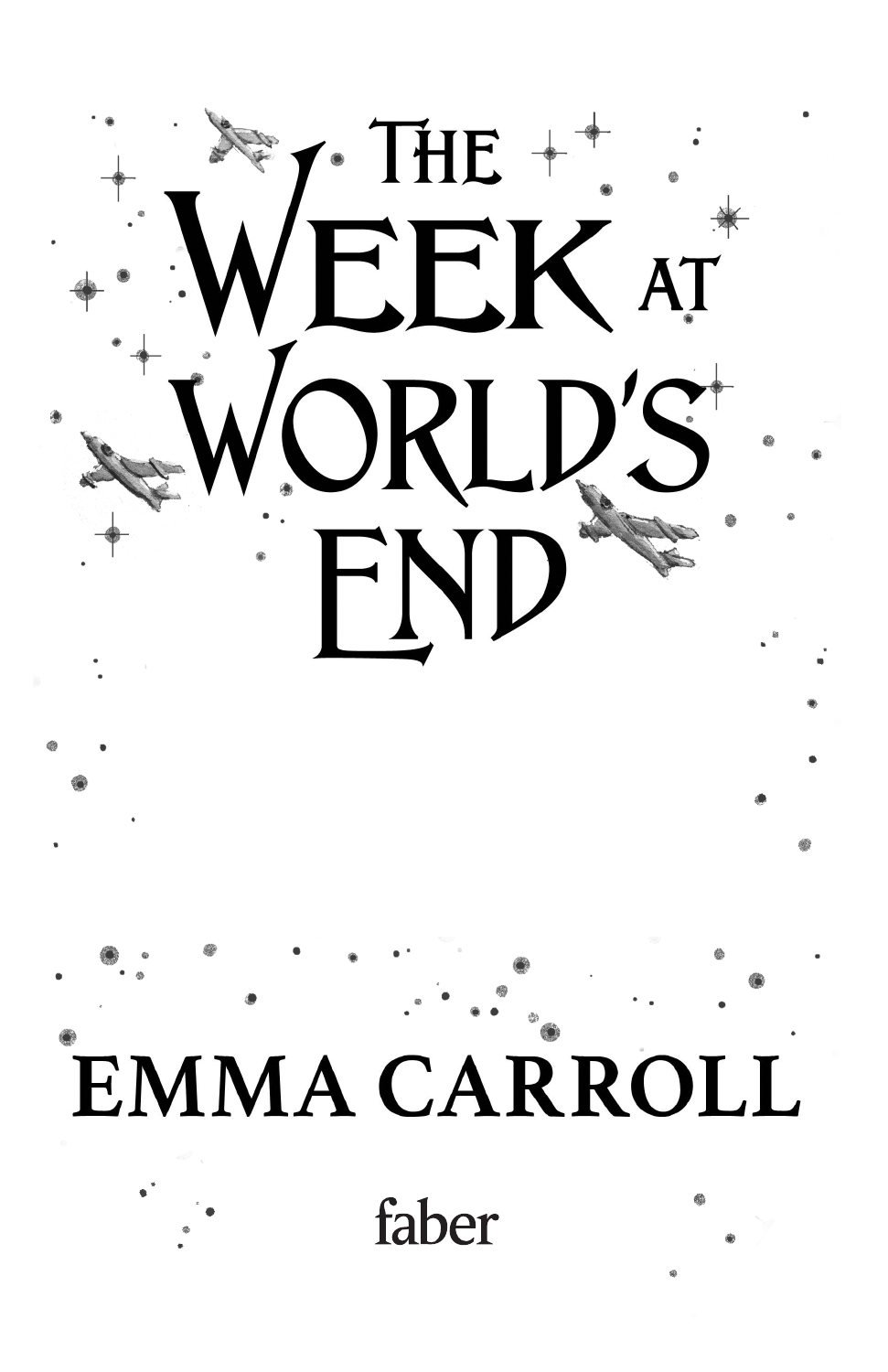

First published in 2021 by Faber & Faber Limited Bloomsbury House, 74–77 Great Russell Street, London WC1B 3DA faberchildrens.co.uk

Typeset in Garamond Premier by MRules Printed by CPI Group (UK) Ltd, Croydon CR0 4YY

All rights reserved Text © Emma Carroll, 2021 Illustrations © Daniela Jaglenka Terrazzini, 2021

The right of Emma Carroll and Daniela Jaglenka Terrazzini to be identified as author and illustrator of this work respectively has been asserted in accordance with Section 77 of the Copyright, Designs and Patents Act 1988

> *This book is sold subject to the condition that it shall not, by way of trade or otherwise, be lent, resold, hired out or otherwise circulated without the publisher's prior consent in any form of binding or cover other than that in which it is published and without a similar condition including this condition being imposed on the subsequent purchaser*

> > A CIP record for this book is available from the British Library

> > > isbn 978–0–571–36443–5



2 4 6 8 10 9 7 5 3 1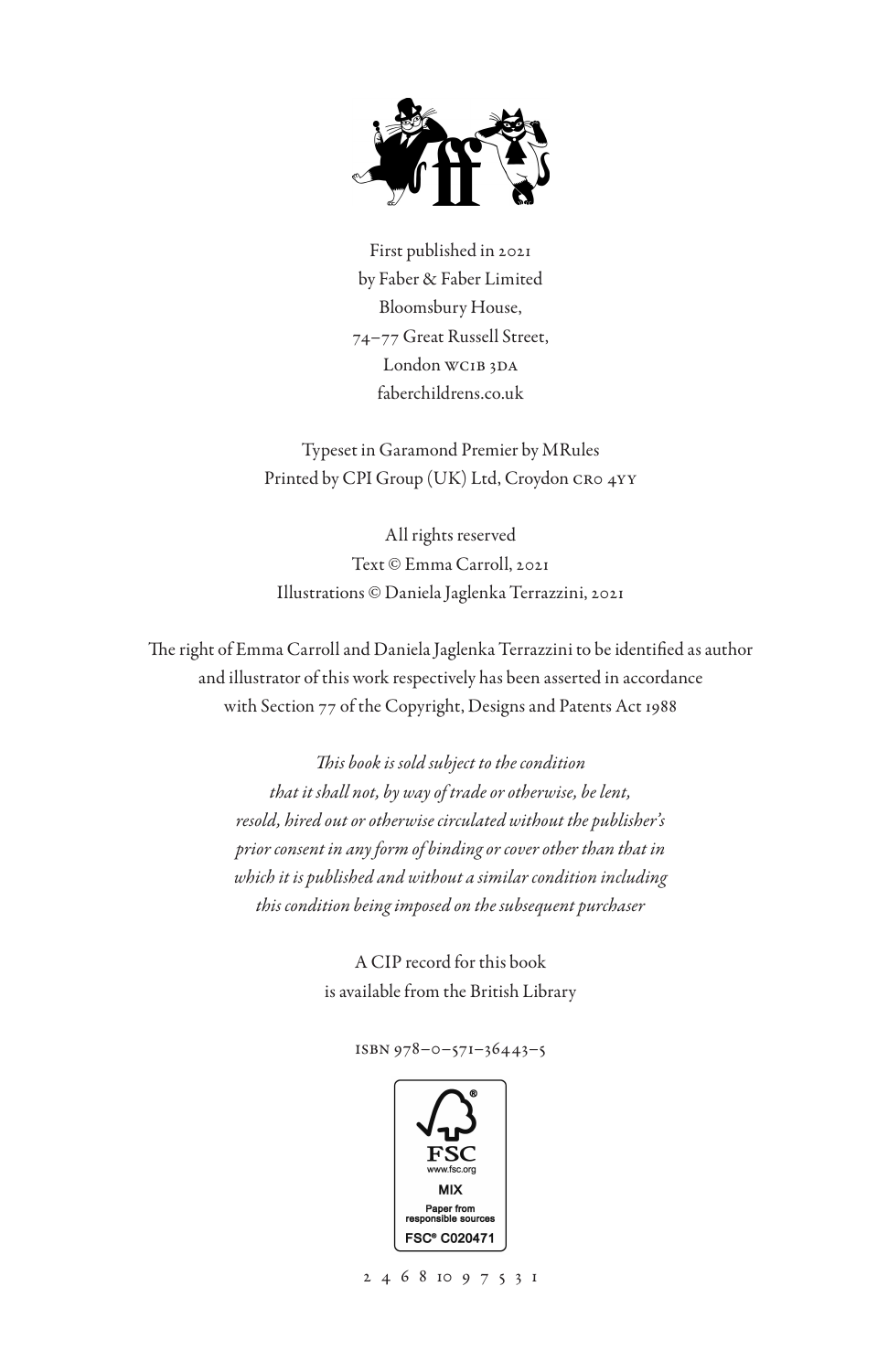*Mankind must put an end to war or war will put an end to mankind.*

> JOHN F. KENNEDY, PRESIDENT OF THE UNITED STATES OF AMERICA 1961-1963

*Bombs do not choose – they hit everything.*

NIKITA KHRUSHCHEV, PREMIER OF THE SOVIET UNION 1958-1964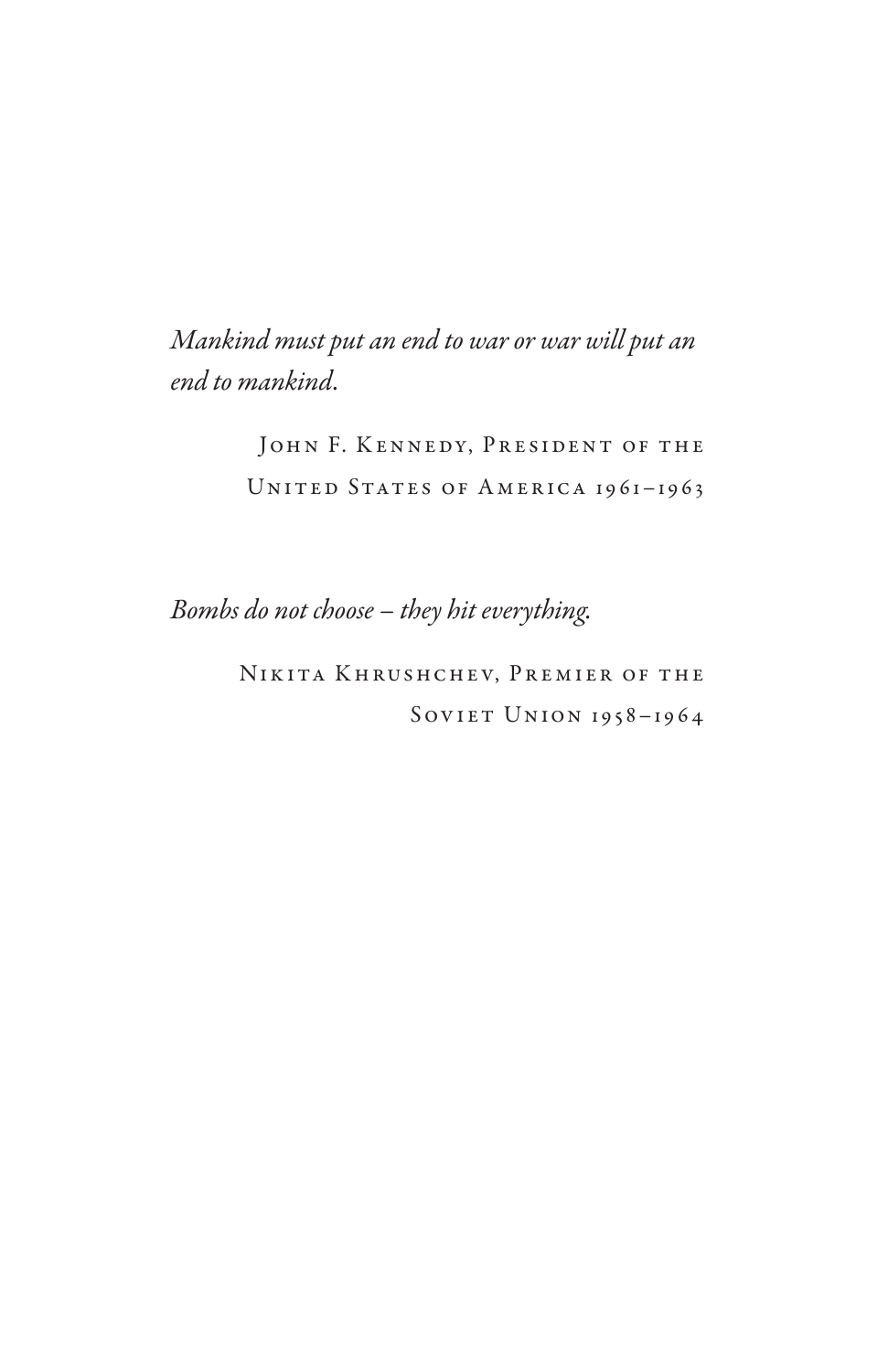## DAY ONE

## US PRESIDENT WARNS CUBA: MISSILES COULD LEAD TO WAR

THE DAILY TIMES, TUESDAY 23 OCTOBER 1962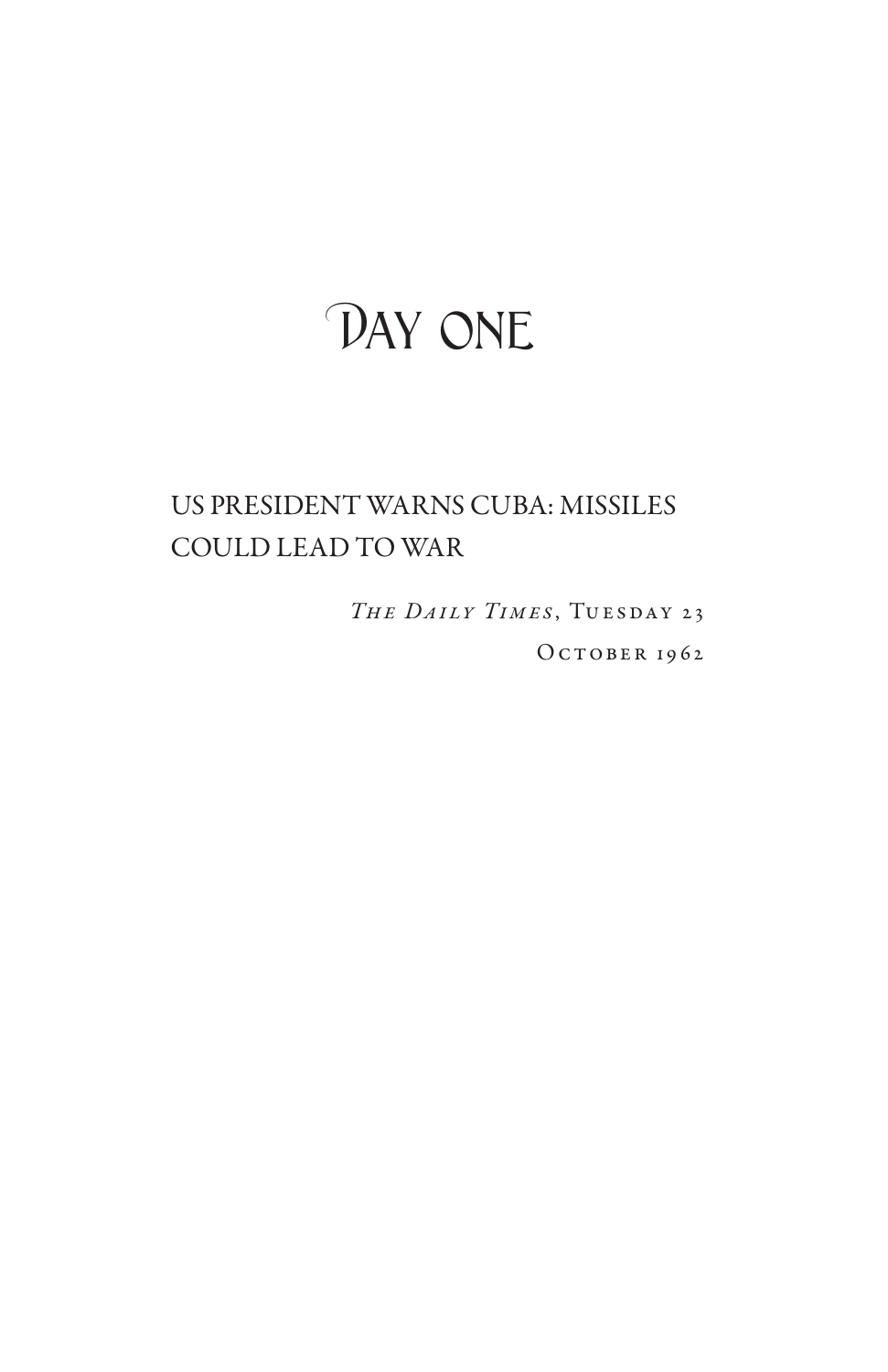

## 1

It was after tea on a school night when I found the dead body. I'd gone out to the shed to fill up the coal bucket, which was as good an excuse as any to escape our kitchen for a moment's peace. Being a Tuesday, we'd had just pie and mash for tea, and being a day with a 'y' in it, my big sister Bev was arguing about why it wasn't her turn to do the dishes. Our terrier Flea, an excellent listener, was waiting patiently for any leftover pie. And all Mum did was turn the radio up louder. It was that new Beatles song again, the one that went '*Love, love me do*', which, with the clatter of plates and smell of mashed potato, was giving me a headache.

Outside, the evening was inky black. The air had a bite of frost to it, and the only sounds were the distant hum of cars, and next door's water gurgling down the drain. I stood for a moment, enjoying how peaceful it was to not hear Bev yakking on, or the radio playing hit song after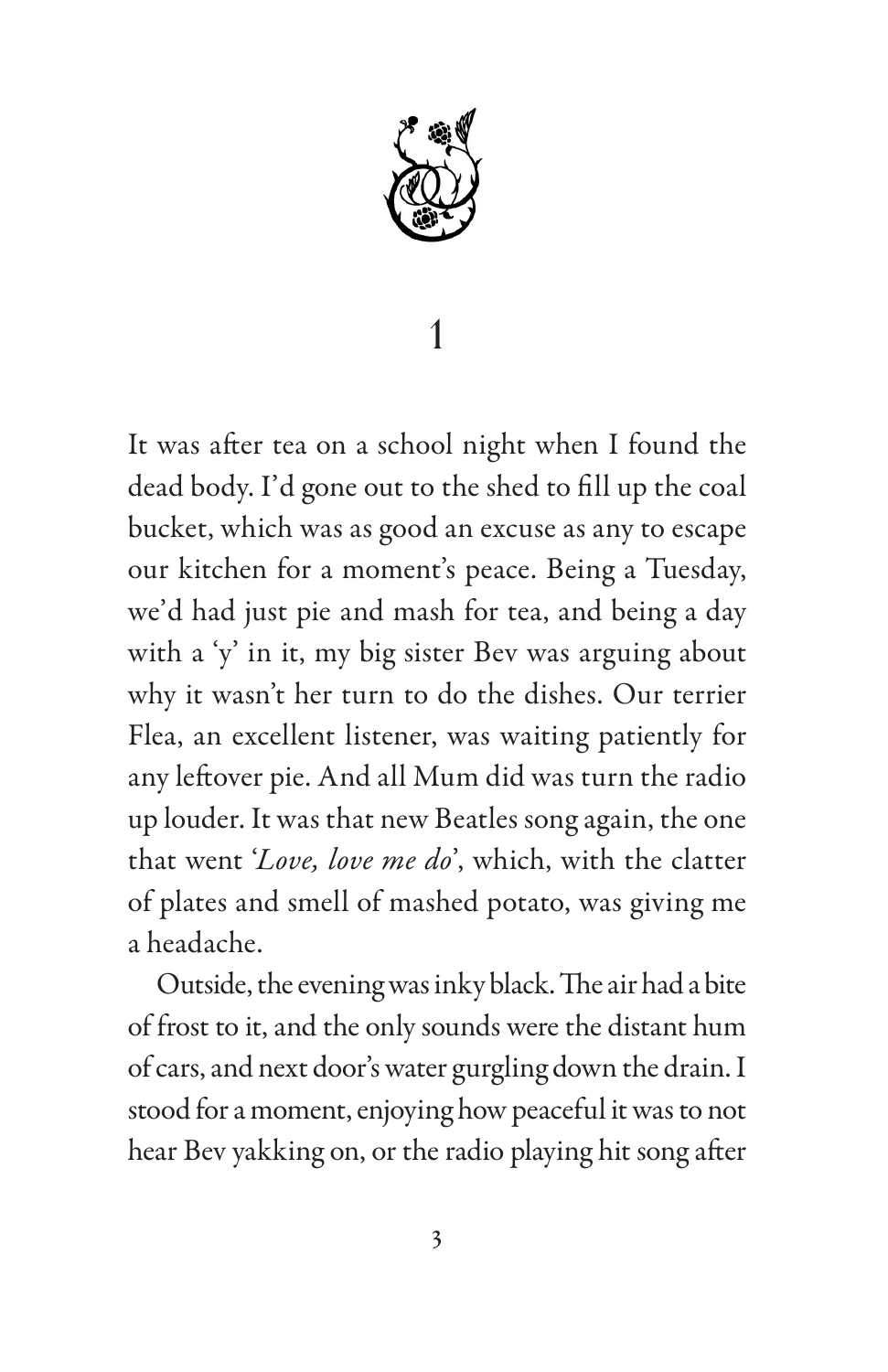hit song because Mum, who hated silence, had barely switched it off since Dad died.

I went down the two steps to the shed and opened the door, only now switching on my torch. I was checking for spiders, mostly, and certainly wasn't expecting anything else to appear in the torchlight. But it did. Something woolly and green. A bobble hat.

I took a tiny step closer. My heart began to thunder.

The hat was on a person's head.

They were lying against the coal heap, facing the far wall. All I could see was the jut of a cheekbone. A coat collar turned up against the cold. A muddy hand that looked more like a freshly dug potato than anything human. The person wasn't moving: they were either very fast asleep . . .

Or dead.

I backed out of the shed faster than any spider could make me move. With the door shut and bolted, I caught my breath. I tried to think. The sensible thing would be to go straight back inside and tell Mum, who'd rush round to our next-door neighbours and ask to use their telephone to call the police.

But I'd never seen a dead body. And I was curious for a look – just quickly, just to be sure – though I was far too scared to go back in the shed by myself. So I did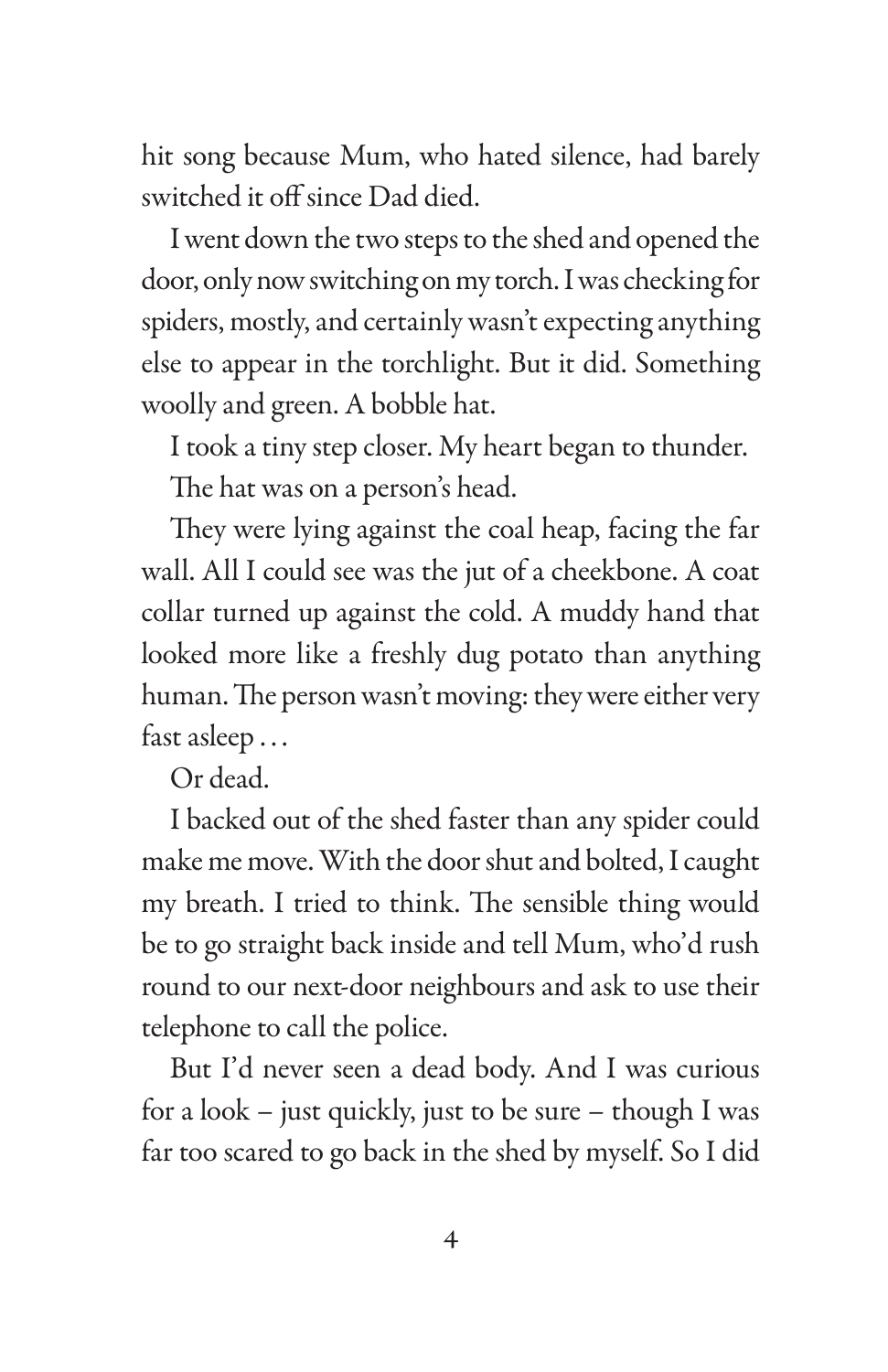the unsensible thing: I went across the street to my best friend Ray's. He'd never seen a dead body, either, and I knew he'd be up for it, given half a chance.

\*

It took Ray ages to come to the door. I'd started shivering by now – the shock, I supposed, and excitement and the cold, because I'd come out without a coat. My finger hovered over the doorbell. Obviously Ray was in, because the television was on and I could hear his sister's annoying laugh through the glass. I was about to press the bell again, when he opened the door.

'At last!' I cried.

'What's up?' Ray looked a bit put out, as if I was interrupting something.

'You need to come over to mine,' I told him. 'Like, *now*!'

I couldn't say any more when his family were in earshot, but hoped he was getting the message. We lived on World's End Close, which was, without doubt, the dullest place on earth: a cul-de-sac of fourteen pairs of identical square white houses with net curtains at the windows and box-hedged gardens at their fronts. The garden at number two didn't quite count because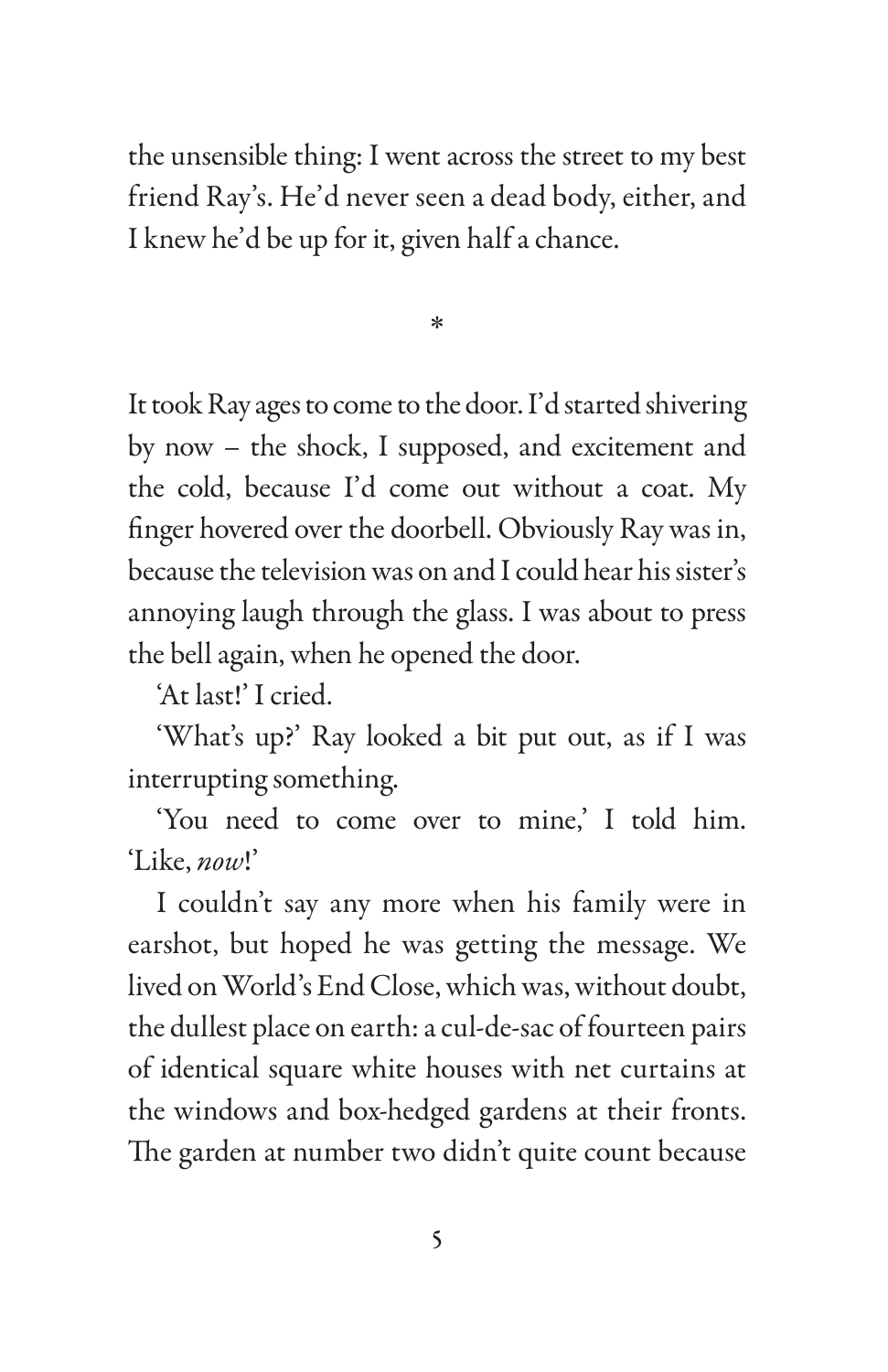no one had cut the grass there since old Mrs Patterson moved out in June. But the point was nothing ever happened round here. So, seeing a dead body might well be the single most exciting *and* terrifying moment of mine and Ray's lives.

Ray glanced down. 'What's with the coal bucket?'

'What? Oh!' I hadn't realised I was still carrying it. 'Never mind that. Can you—'

'Ray?' His mum interrupted from the sitting room. 'If that's Stevie, bring her inside.'

Unlike my family, Ray's used their sitting room every day: from it came the sound of dramatic, thumping music. They were lucky enough to have a television, and I often popped over to watch crime dramas and game shows, and a bit of *Blue Peter*.

'It's starting, Ray!' Mrs Johnson called again.

Ray's eyes flickered towards the sitting room: I'd lost his attention now, I could tell.

'President Kennedy's about to be on,' he said, beckoning me inside.

I hesitated. We had a dead body to inspect. Couldn't the news wait?

But Ray insisted. 'It'll only be a few minutes.'

Defeated, I put down the bucket. A few minutes at Ray's wouldn't make much difference. The body would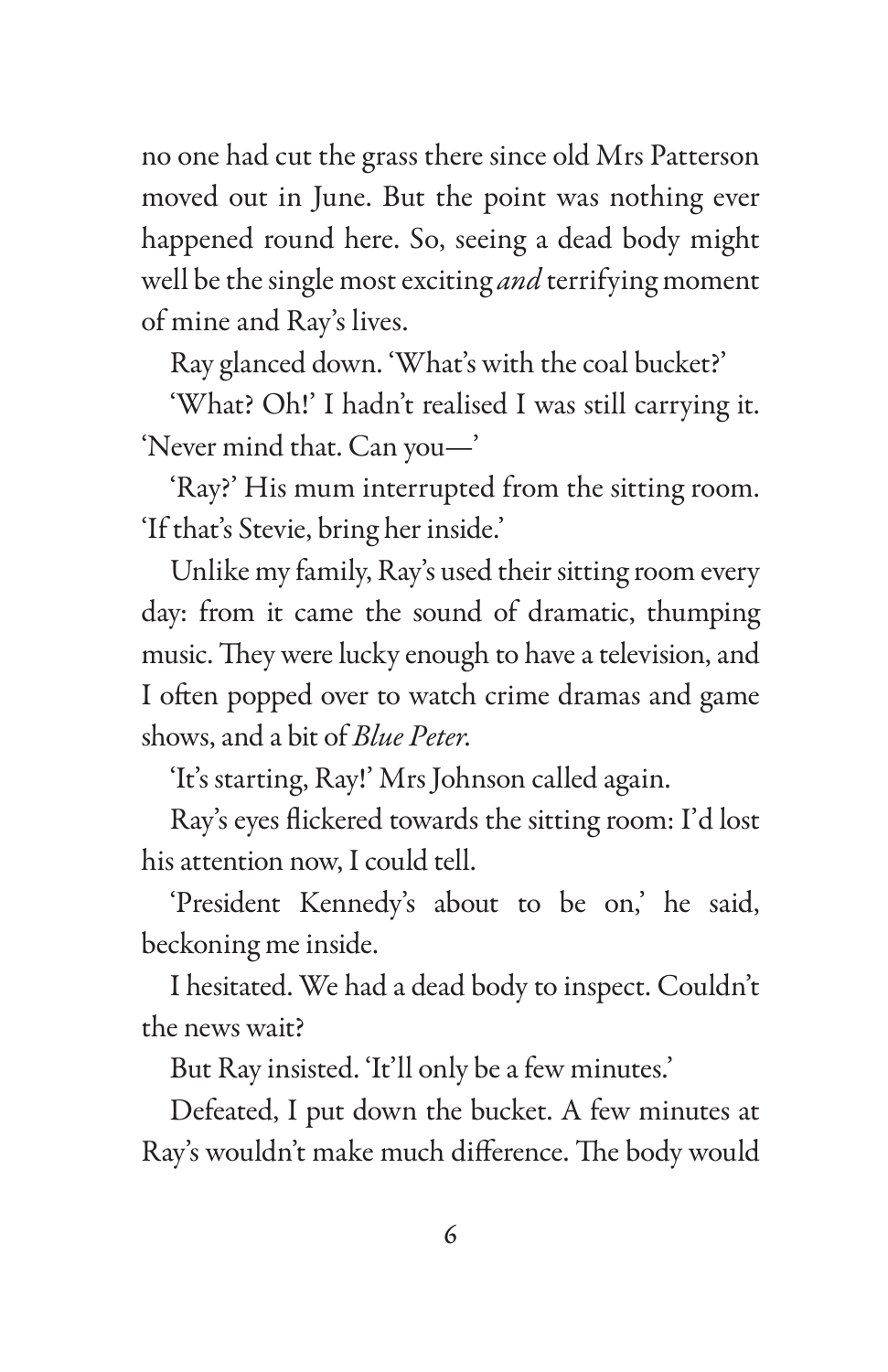still be dead. Yes, my mum would be wondering where the coal was, but the truth was I'd never win over President Kennedy, not in Ray's eyes: I knew better than to even try. Ray's mum was British, and his dad was African American, which meant Ray and his siblings had cousins on the other side of the Atlantic. When people looked at his skin colour and asked nosily if he spoke English, he'd say he was half-American, and proud of it. *So* proud he kept a scrapbook of cuttings from magazines and newspapers, and had written 'Important Americans' on the front.

After the cold of outside, Ray's sitting room felt deliciously warm. The curtains were drawn and the electric fire was on, the plastic logs glowing orange. All the Johnson family were there – Ray's parents, his sister Rachel and elder brother Pete, who did his hair in a rocker's quiff.

'Don't ever call me Elvis,' Pete warned anyone who tried. 'Ray Charles, Chuck Berry, Little Richard – they're the true kings of rock 'n' roll.'

As well as a television set, the Johnsons had a modern swirly brown carpet and a posh brown velvet settee that you weren't allowed to sit on if you were eating. Tonight, Ray's mum and sister had pulled it closer to the television.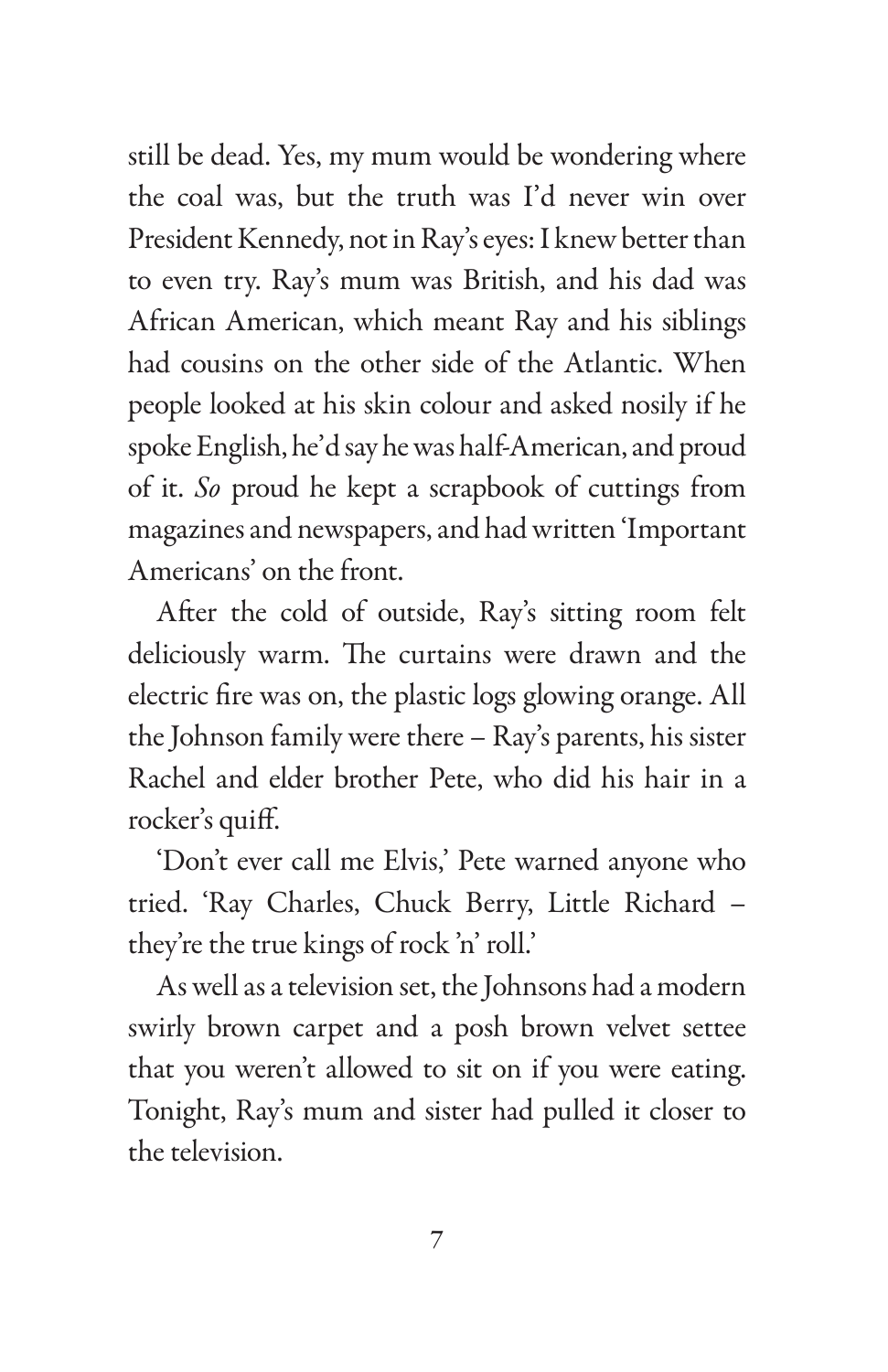'Hi,' I said to them all, ducking behind my fringe. Though I'd known Ray forever, I was still a bit shy around the Johnsons. It took me ages to get used to other people, and in a roomful of them, I tended to shrink into myself.

Pete lifted his chin at me in greeting. Rachel gave a little wave. Mr Johnson, Ray's dad, glanced up from the screen.

'Hey, Stevie, how're you doing? Fleabag not with you?' He loved dogs like I did, and said Flea was always welcome, even after the time she ate the bathroom soap, then sicked it up on the stairs.

'No,' I answered, then whispered to Ray as we squidged on to the settee, 'Promise we'll be quick?'

'It'll be minutes,' he assured me.

I folded my arms in my lap: I could probably sit still for that long.

On the TV, the intro music faded. The newsreader, with his immaculately parted hair and cut-glass accent, wished us all a good evening.

'Coming up, an announcement from the White House: we have a special report from our American correspondent . . .'

It was only now that I began to wonder what this 'special report' was about. Perhaps Mr Kennedy was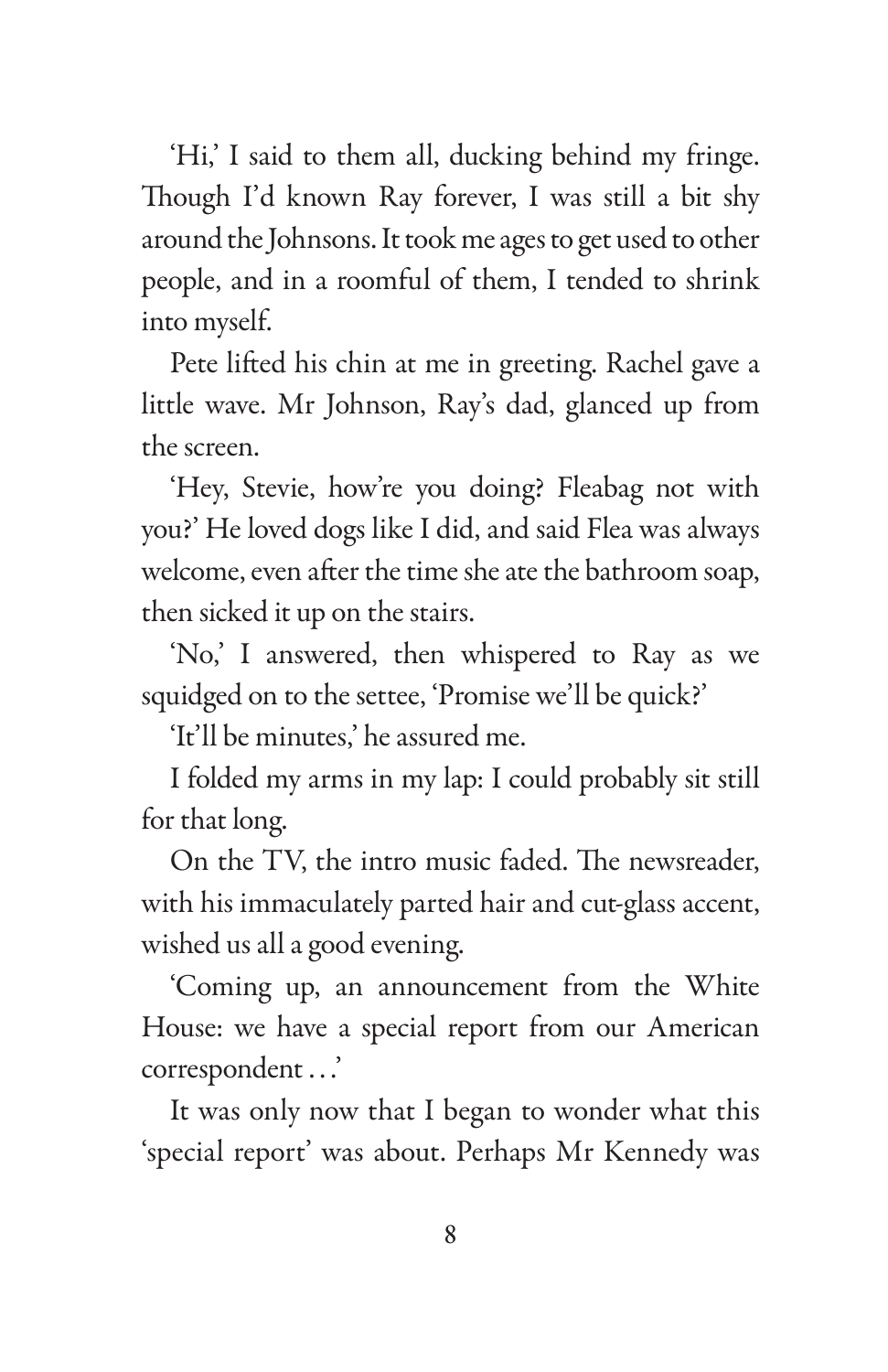sending another American up into space. Or sorting out the business in schools Ray had told me about, where his American cousins couldn't sit in the same classrooms as white kids or use the same toilets or restaurants. It must be important, whatever it was, because Ray's dad had come home early from the American airbase where he worked.

The scene then switched from the studio to America itself, and to a huge white building, flying the country's flag from its roof. A new voice – a woman's – came on air.

'Tension is mounting over Cuba . . .' the reporter said.

There was a brief shot of an island somewhere hot, then men in suits carrying important-looking files, then, at last, the President of the United States of America. He was sitting behind a desk, staring directly at the camera.

'Fellow Americans ...' Mr Kennedy's square-jawed face filled the screen. Compared to our prime minister, who was old, with a droopy moustache, he looked film-star handsome.

The Cubans, Mr Kennedy told us, were building secret missiles. Russian ships were on their way across the ocean now, loaded with supplies to help make more of these weapons, which would be used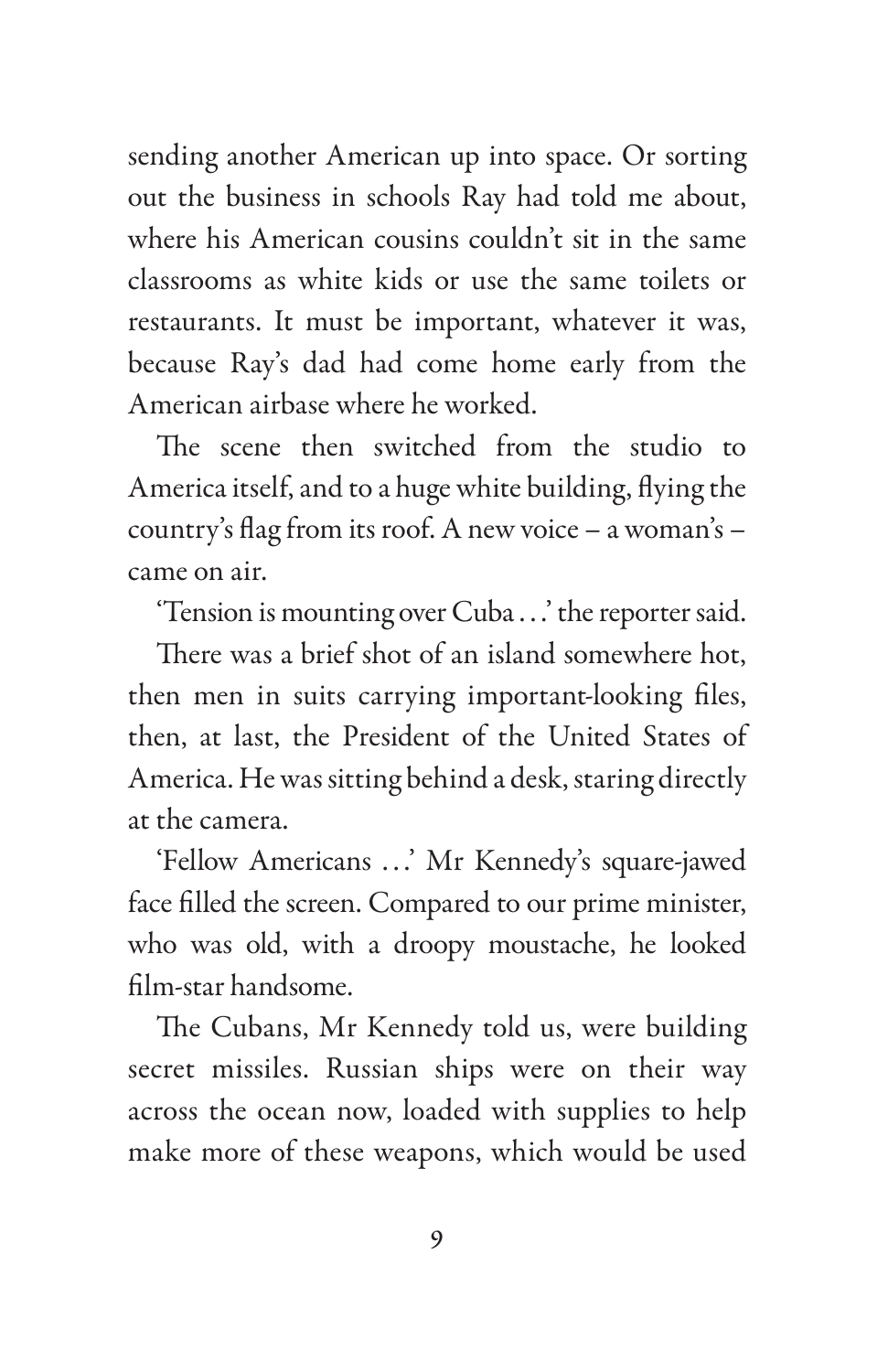to threaten America. This was why the American navy had blocked the Russian ships' route. Something like that, anyway. There was no mention of rights for black people or rockets going into space. It was all over very fast.

As the next news story began, I nudged Ray so he'd get to his feet too.

'Let's go,' I hissed, jerking my head towards the door.

He didn't move. The rest of the Johnsons all started talking at once.

'Where's Cuba?' Rachel wanted to know.

'On the other side of the world, baby, in the Caribbean,' Mr Johnson replied. 'It's a Communist country, so basically they're friends with the Russians.'

'It won't affect us, don't worry,' Mrs Johnson added.

'Yeah, but if the Cubans fire a nuclear missile at America and the Americans fight back, then – you heard him – they're only ninety miles off the American coast—' Pete mimed a big explosion with his hands.

'Whoa!' Rachel was startled. 'Is there going to be an actual war?'

Ray's parents shared a look, the sort adults did when you strayed too close to something they'd rather not talk about.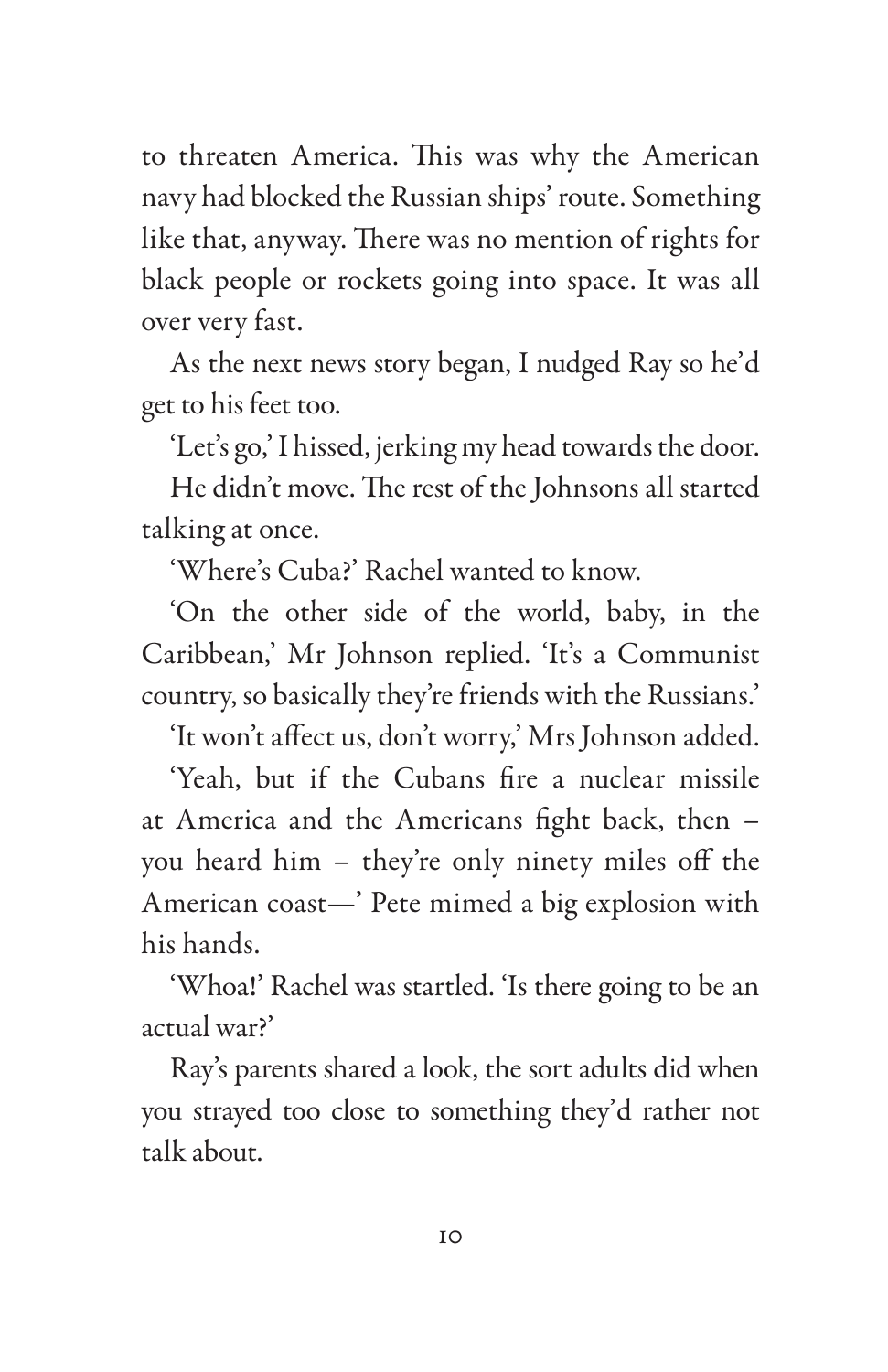'How about I make some tea?' Mr Johnson said quickly.

Everyone moved off to the kitchen, except for Ray and me. We had more pressing matters to deal with.

\*

When I told Ray what I'd found, I wasn't sure he believed me.

'A body? In your *shed*? Geez, Vie, are you sure?'

Which made me almost doubt it myself, especially once we were in the familiar surroundings of my back yard.

'Okay.' Ray squared his shoulders. 'Which shed is it in?'

We had two sheds – one for coal, the other for the washtub and mangle. Both were bolted shut.

'That one.' I pointed to the left-hand shed.

'Right.' Ray rubbed his palms over his clippered-short hair. It was a sure sign he was nervous, as was his tendency to talk a lot, which was what he then began to do.

'You're sure they're dead? How close did you get? Have you checked their pulse or anything? Did they have any belongings on them, like a wallet or a bus pass, because I think—'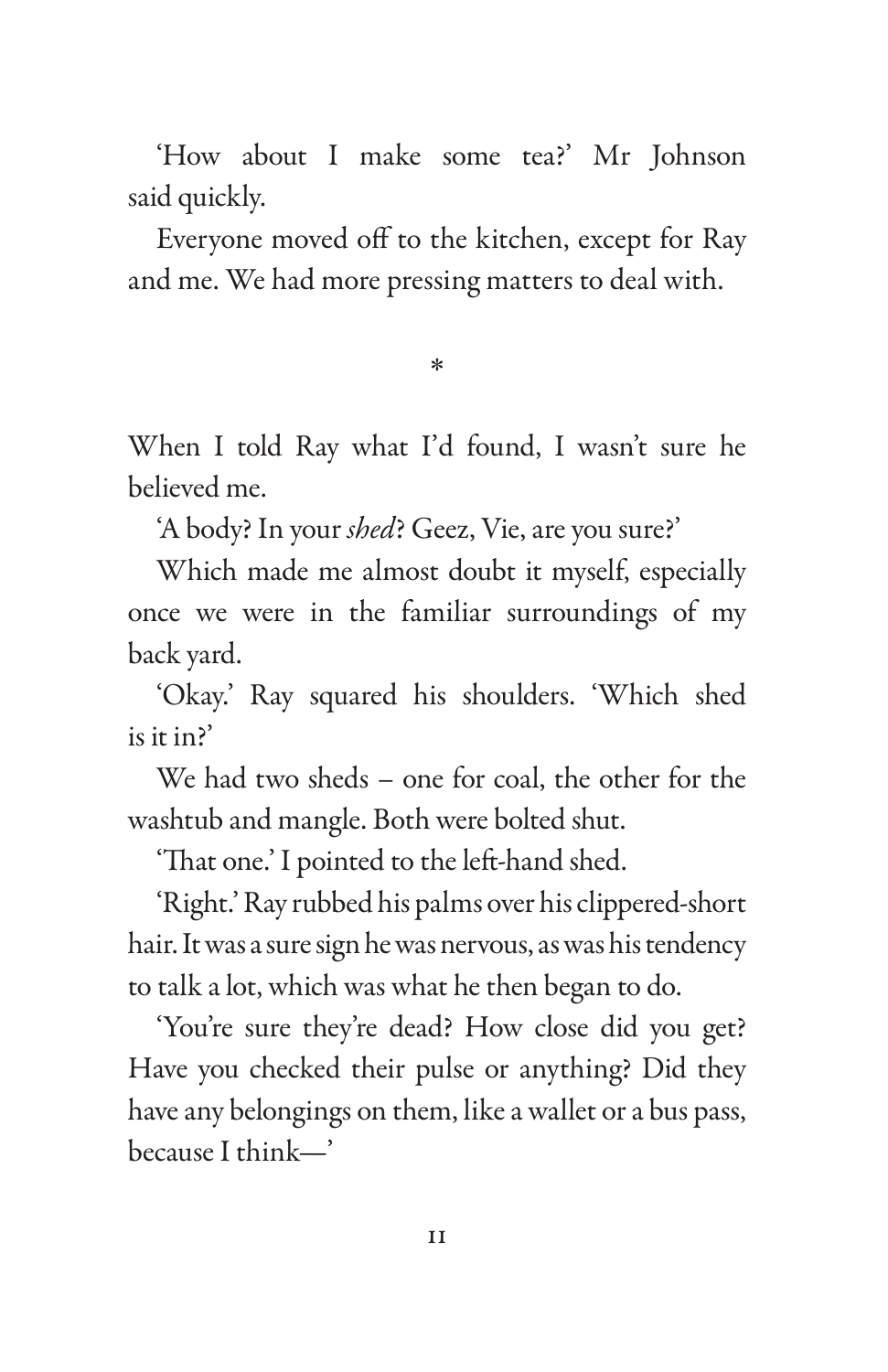'Ray?' I stopped him. 'When I looked, they weren't moving, all right? And before you ask, I've not told my mum yet, either.'

'Gee, okay. But how did anyone get in your shed in the first place? You reckon they weren't there earlier, when you got your bike out for your paper round?'

I shook my head. The paper round took about forty minutes. I did it every day, before and after school, and Flea came with me. But today she'd been a pest, barking at every cat we came across, so I'd taken her straight indoors when I got back, forgetting to put my bike away.

'The person must've turned up here after, what, half past three?' Ray pondered.

'I s'pose so.'

Though that didn't explain how they'd got into our back yard. To reach it you'd have to pass by the kitchen window, and Bev would've been home from school by then, making tea and toast like she did every night before starting her homework.

'The body?' I reminded him. 'Are we having a look or not? Because my mum'll be out in a minute, wondering where I am.'

Just as we inched forward, a noise came from the shed. A rumble as the coal moved. A bump. A scraping sound. Someone saying 'Ouch!' and 'Blast it!'